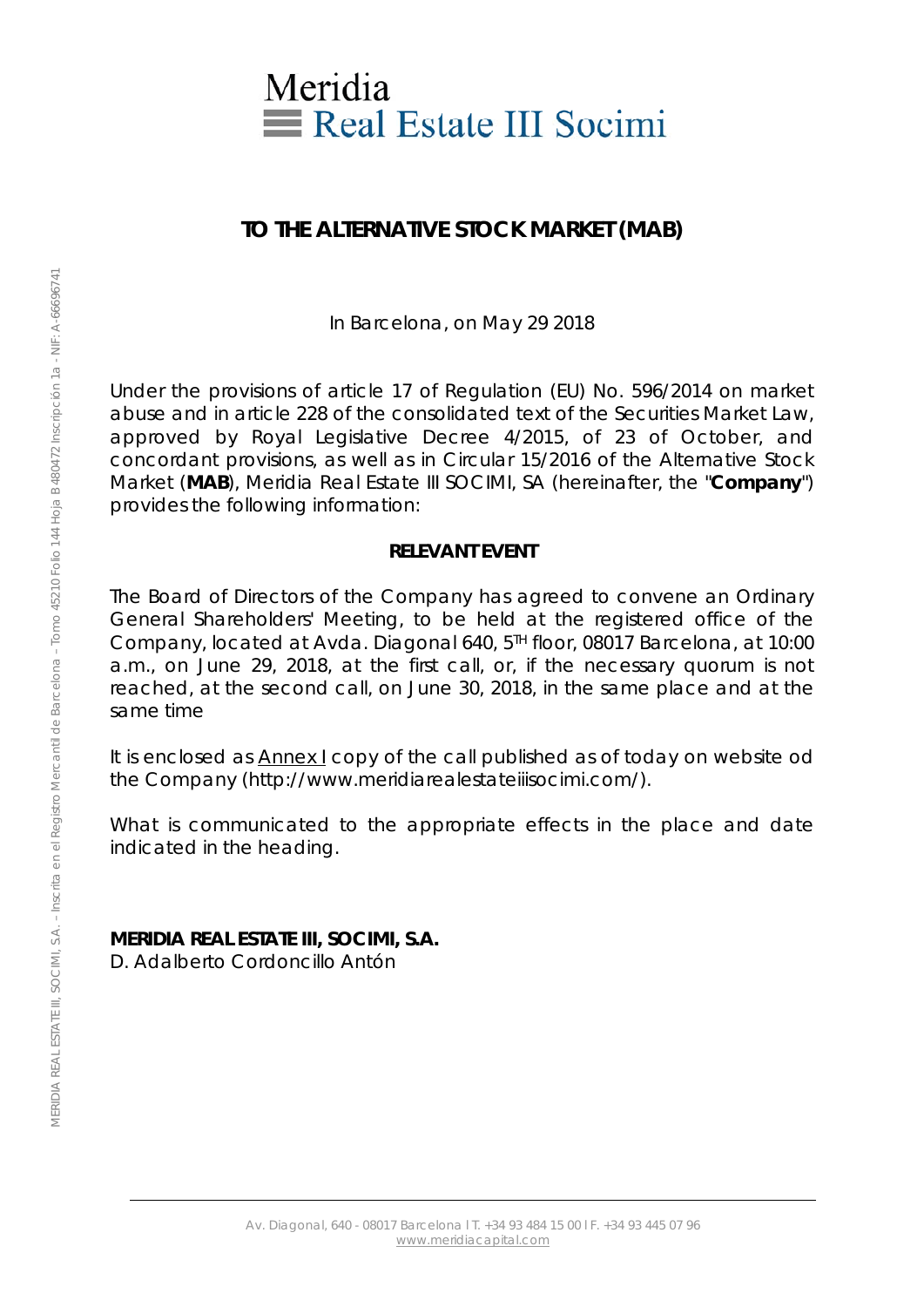## Meridia Real Estate III Socimi

#### **ANNEX I**

#### **CALL FOR THE ORDINARY GENERAL SHAREHOLDERS MEETING OF MERIDIA REAL ESTATE III, SOCIMI, S.A.**

The Board of Directors of MERIDIA REAL ESTATE III, SOCIMI, S.A. (the "**Company**"), in a meeting held on May 28, 2018, has agreed to convene an Ordinary General Shareholders' Meeting, to be held at the registered office of the Company, located at Av. Diagonal 640, 5<sup>TH</sup> floor, 08017 Barcelona, at 10:00 a.m., on June 29, 2018, at the first call, or, if the necessary quorum is not reached, at the second call, on June 30, 2018, in the same place and at the same time, with the following

#### AGENDA

First.- Review and approval, if applicable, of the individual annual accounts of the Company and of the consolidated annual accounts with their subsidiaries, corresponding to the fiscal year ended on December 31, 2017.

Second.- Review and approval, if applicable, of the individual management report of the Company and of the consolidated management report with its subsidiaries, corresponding to the fiscal year ended on December 31, 2017.

Third.- Approval, if applicable, of the proposed appropriation of the result, corresponding to the fiscal year ended on December 31, 2017.

Fourth.- Approval and discharge, if applicable, of the Directors, corresponding to the fiscal year ended on December 31, 2017.

Fifth.- Authorization to the Board of Directors for the derivative acquisition of treasury shares.

Sixth.- Authorization to the Board of Directors, in accordance with the provisions of article 297.1.b) of the Spanish Companies Act, so that, within a period of five years, it may increase the share capital, through cash contributions, until the half of the amount of the share capital, in one or several times, and when and for the amount that it considers appropriate.

Seventh.- Dismissal and appointment of Directors.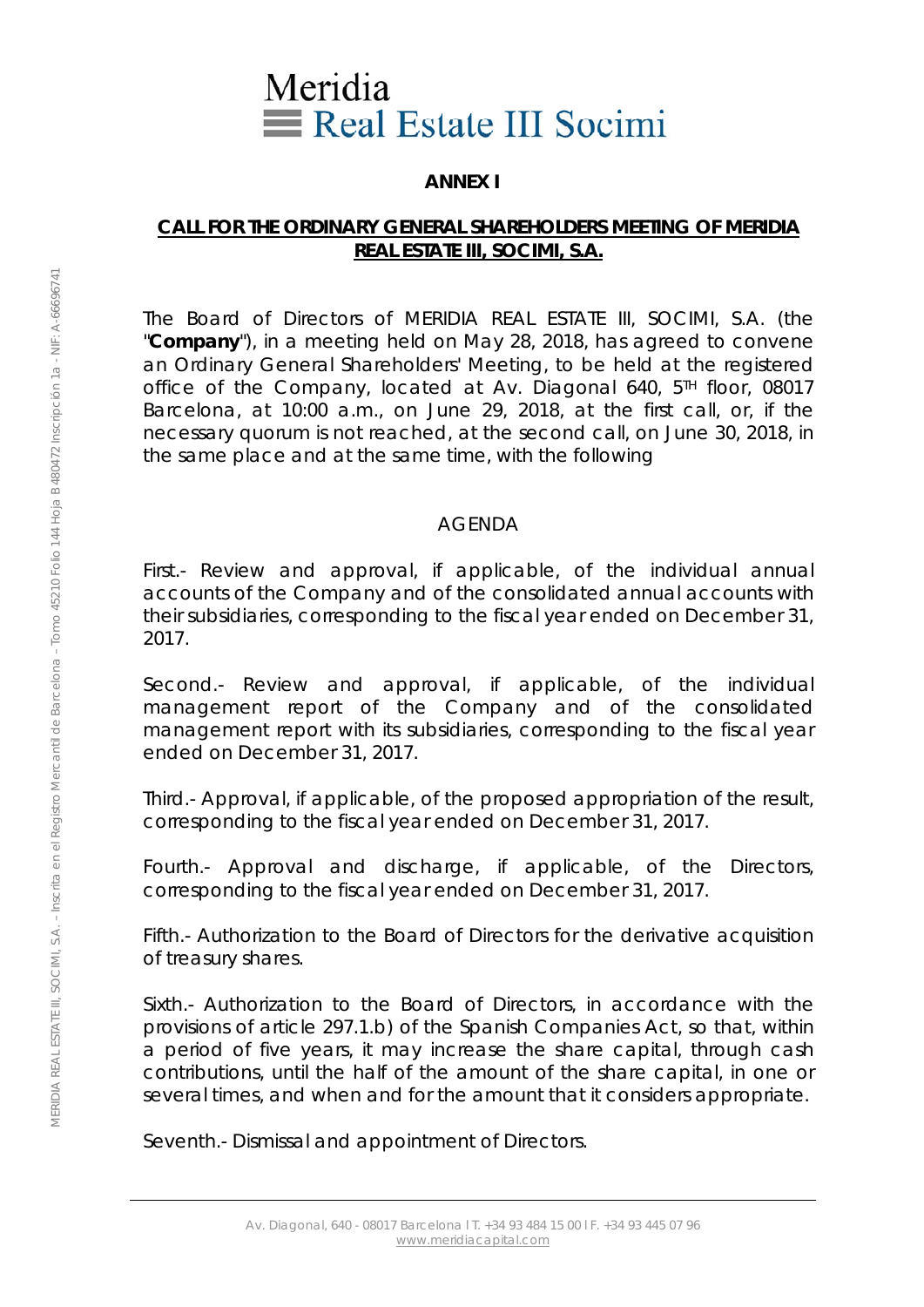# Meridia Real Estate III Socimi

Eighth.- Remuneration of the Directors.

Ninth.- Delegation of powers.

Tenth.- Drafting and approval, if applicable, of the Minutes of the Meeting.

## **Complement of the call**

In accordance with the provisions of article 172 of the Spanish Companies Act, the shareholders that represent at least five percent (5%) of the capital stock of the Company are informed that they may request that a complement to the present call of the Ordinary General Shareholders' Meeting is published, including one or more items in the agenda.

The exercise of this right must be carried out by means of a reliable notification to the Company that must be received at the registered office of the Company within five (5) days following the publication of this call. The complement of the call must be published at least fifteen (15) days in advance of the date established for the meeting of the Ordinary General Shareholders Meeting.

## **Right of information**

The shareholders shall have the right to request the information or clarifications they deem necessary about the matters included in the Agenda or to formulate in writing the questions they consider pertinent up to the seventh day prior to the one scheduled for or during the Meeting, all in accordance with article 197 of the Spanish Companies Act.

Likewise, for the purposes of the provisions of article 272 of the Spanish Companies Act, the shareholders are informed that, from the date of the publication of this call notice, the shareholders have the right to examine at the registered office and to request the delivery or immediate and free sending of the documentation that on the occasion of the holding of this Ordinary General Shareholders' Meeting must necessarily be made available to them, in particular, the management report and the auditor's report.

Said documentation will also be published on the Society's website